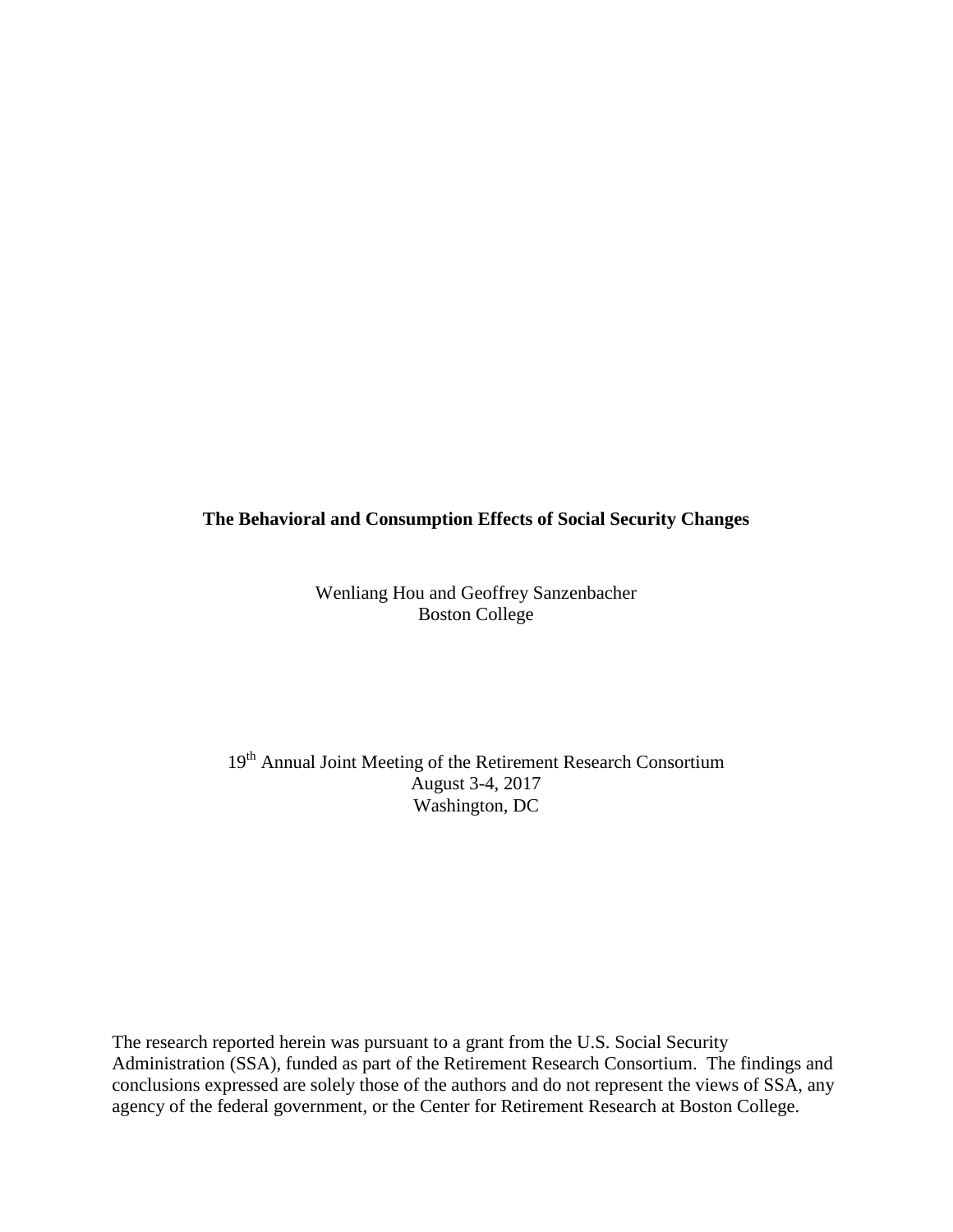Social Security's Trust Fund is projected to be exhausted in 2034. Some proposals to delay this date would cut benefits  $-e.g.,$  increasing the Full Retirement Age (FRA) to  $69 -$  while others would increase revenue – e.g., raising the payroll tax cap. While Social Security's Office of the Chief Actuary projects the financial impact on the program of a wide variety of changes, understanding the impact on recipients' behavior and well-being is also a valuable exercise. After all, any programmatic change can be calibrated to reduce Social Security's financial shortfall by a given amount, so a potentially useful tie breaker for policymakers to consider is the effect on beneficiaries. This paper uses the Gustman and Steinmeier structural model to analyze the effect of four changes to the Social Security program on recipients' retirement timing and household consumption. All four of the changes would reduce the financial shortfall by roughly 1 percent of payroll, with two of the changes being benefit reductions and the other two being increases in program revenue. $<sup>1</sup>$ </sup>

## **The Gustman and Steinmeier Model**

 $\overline{a}$ 

The Gustman and Steinmeier model is described in detail in Gustman and Steinmeier (2006, 2009). The model focuses on the retirement behavior of men who begin their time in the *Health and Retirement Study* as part of a married couple. Individuals in the model are assumed to decide whether to work full-time, part-time, or completely retire and to decide on their level of consumption. The goal of individuals at each point in time in the model is to make choices that maximize their expected lifetime utility. Each individual's labor choice is affected by his age and self-reported health status, with the appeal of work decreasing with age and when the individual is in poor health. The choice of consumption is a function of any income they have from work, pensions, retirement savings, and Social Security. The forward-looking workers in the model understand that while delaying retirement may bring them disutility from the work itself, delay increases their monthly Social Security benefits and potentially their pension benefits or retirement savings and decreases the length of time their savings will need to last.

Policy simulations can be carried out in the model by altering the equations that govern how much individuals get from Social Security or by altering how much of their after-tax income can be consumed. The four changes considered in this paper are: 1) an increase in the FRA from

<sup>&</sup>lt;sup>1</sup> For simplicity, the policies simulated in this paper are assumed to be implemented in one shot. In reality, the financial impact of most changes to the Social Security program assumes a more gradual phase-in.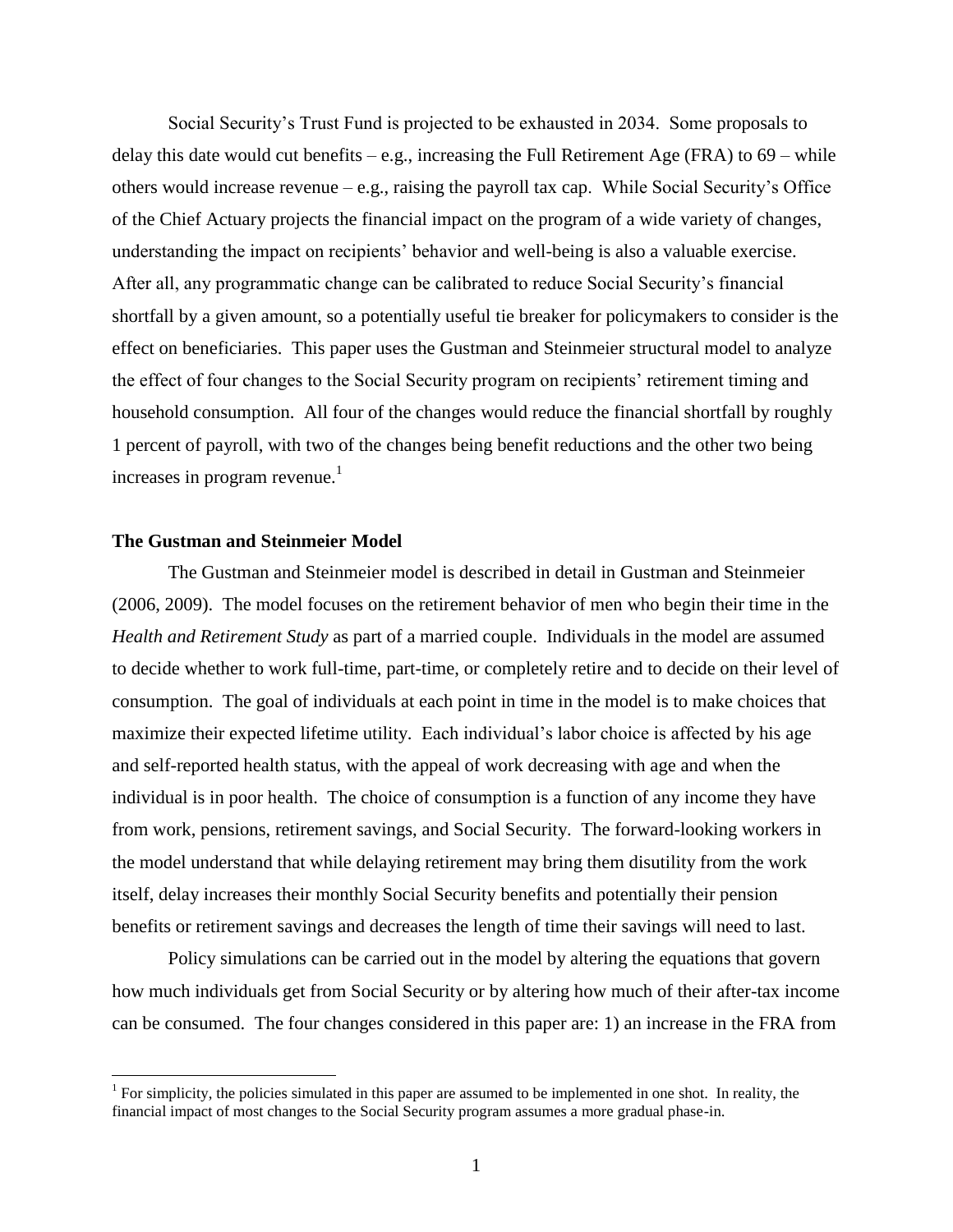67 to 69 with a Delayed Retirement Credit available for delaying until age 70; 2) a decrease in the Cost-of-Living Adjustment (COLA) by 0.5 percentage points, which means the real value of an individual's benefit decreases gradually after claiming; 3) an increase in the payroll tax on employees from 6.2 percent to 7.75 percent; and 4) an increase in the taxable maximum to cover 90 percent of earnings (roughly \$270,000 in 2016 dollars).

The first two policies, which reduce benefits, would be expected to lead to delayed retirement as workers try to balance the disutility from continued work with the need to make up for a reduced Social Security benefit. The second two policies, which increase program revenues by reducing pre-retirement income, would be expected to have offsetting effects: 1) workers should retire earlier since the benefit to working is lower; but 2) they may retire later since savings during their careers were lower.

## **Results**

Table 1 shows the share of workers who completely retire at ages 62 through 69 for each of the simulated policies (the model assumes individuals claim their benefits by age 70).

| Age | <b>Baseline</b> | <b>FRA 69</b> | <b>COLA</b> | Tax increase | Raise cap |
|-----|-----------------|---------------|-------------|--------------|-----------|
| 62  | 42.6%           | 40.8%         | 41.7%       | 42.6%        | 42.6%     |
| 63  | 46.8            | 45.0          | 45.9        | 46.9         | 46.8      |
| 64  | 49.8            | 49.7          | 48.8        | 49.9         | 49.8      |
| 65  | 55.0            | 54.5          | 53.8        | 55.1         | 55.0      |
| 66  | 59.5            | 56.9          | 58.3        | 59.7         | 59.5      |
| 67  | 63.0            | 61.5          | 61.4        | 63.2         | 63.0      |
| 68  | 66.6            | 65.3          | 65.0        | 66.8         | 66.6      |
| 69  | 69.2            | 66.5          | 67.5        | 69.3         | 69.2      |

Table 1. *Share of Sample Completely Retired under Various Policies*

Note: The final sample consists of 2,231 households. For a full list of sample exclusions, see Gustman and Steinmeier (2006).

*Source*: Authors' calculations from *Health and Retirement Study* (HRS) and Gustman and Steinmeier (2006).

Table 1 indicates that both policies to reduce the Social Security benefit would cause people to retire later – at age 69, the reduction is 2.7 percentage points for the increase in the FRA and 1.7 percentage points for the decrease in the COLA. The behavioral effect is negligible for the revenue-based policies, with a very slight increase in the share retired under a payroll tax increase.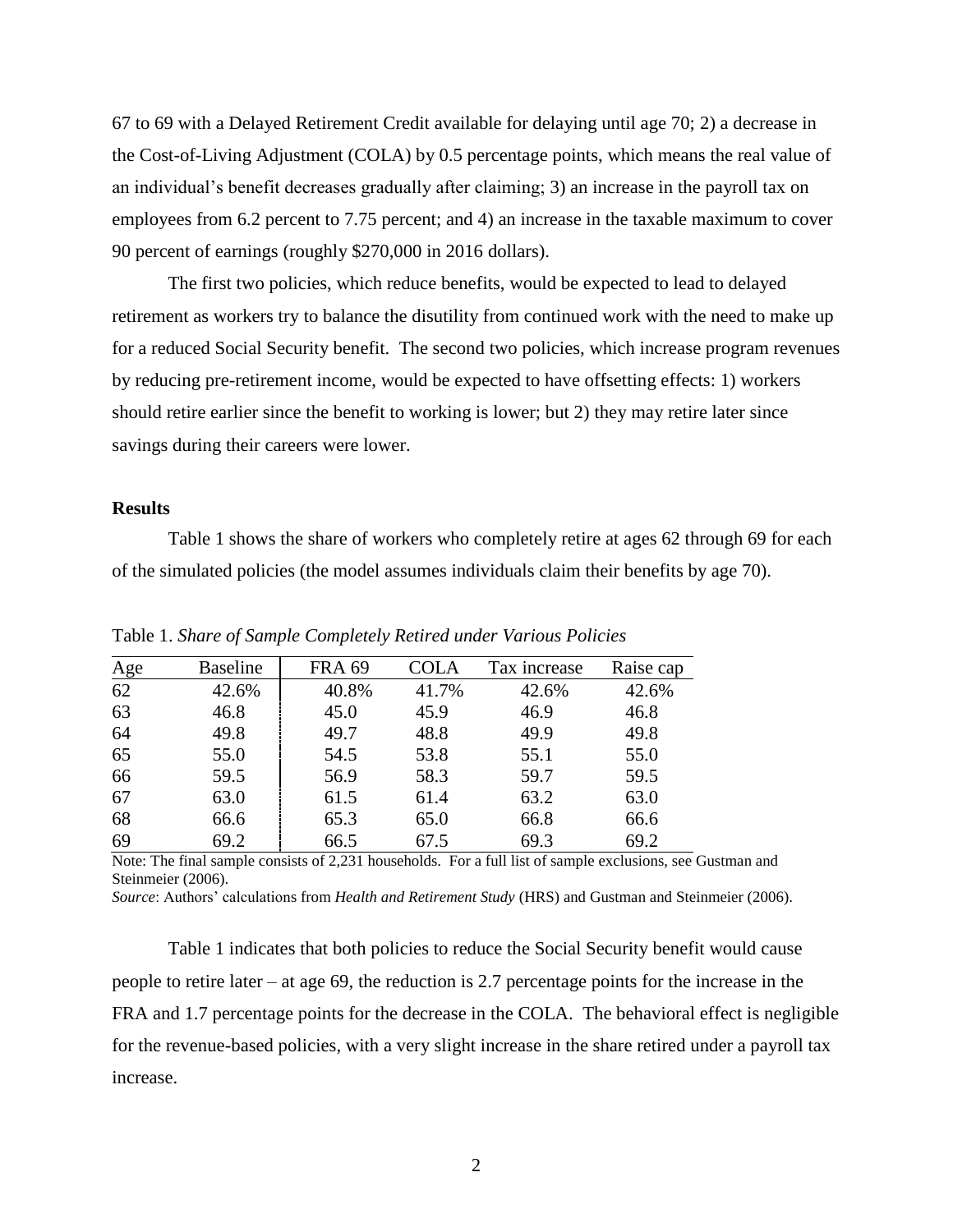Because the behavioral effects are relatively small, the primary effect of the benefit reductions is to reduce the Social Security benefit and, thus, consumption in retirement. In general, the decrease in consumption is higher for individuals at the lower end of the income distribution, since they get more of their retirement income from Social Security. For example, at age 69 the average reduction in consumption under the increase in the FRA is 5.6 percent for individuals in the lowest third of the income distribution, and 2.2 percent for those in the top third. The corresponding numbers for the COLA adjustment are 2.8 and 0.8 percent. However, the effect of the COLA adjustment increases with age: for those living to age 90, the reductions are 10.5 and 4.0 percent for the lowest and highest third. Prior to retirement, the effect of benefit reductions on consumption is estimated to be relatively small, with a reduction of 0.2 percent at age 55 across income groups for an FRA increase and 0.3 percent for a reduction in the COLA, presumably because of increased saving while working.

On the other hand, an increase in the payroll tax decreases consumption primarily during the working life – by between 1.3 and 1.5 percent between ages 25 and 55 for the lowest third, and 1.2 and 1.4 percent for the highest third. The effect during retirement is smaller and operates through reduced saving prior to retirement. For example, the lowest third sees a decrease in consumption of 0.6 percent at age 69, compared to 0.5 percent for the highest third. Increasing the payroll tax cap affects only those in the top third, decreasing their consumption by about 0.5 percent during the working years and by 0.4 percent in retirement at age 69.

The results indicate that the effects of benefit reductions and revenue increases are likely to be different. Because benefit reductions result in a relatively large reduction in income concentrated over a shorter period of time, they tend to generate a larger behavioral effect with respect to retirement timing and result in larger decreases in consumption in retirement than do tax increases. But while the impact of tax increases appears smaller, it occurs over a longer period of time – consumption is reduced by a small amount over the entirety of a worker's career.

## **References**

Gustman, Alan L. and Thomas L. Steinmeier. 2006. "Social Security and Retirement Dynamics." Working Paper 2006-121. Ann Arbor, MI: University of Michigan Retirement Research Center.